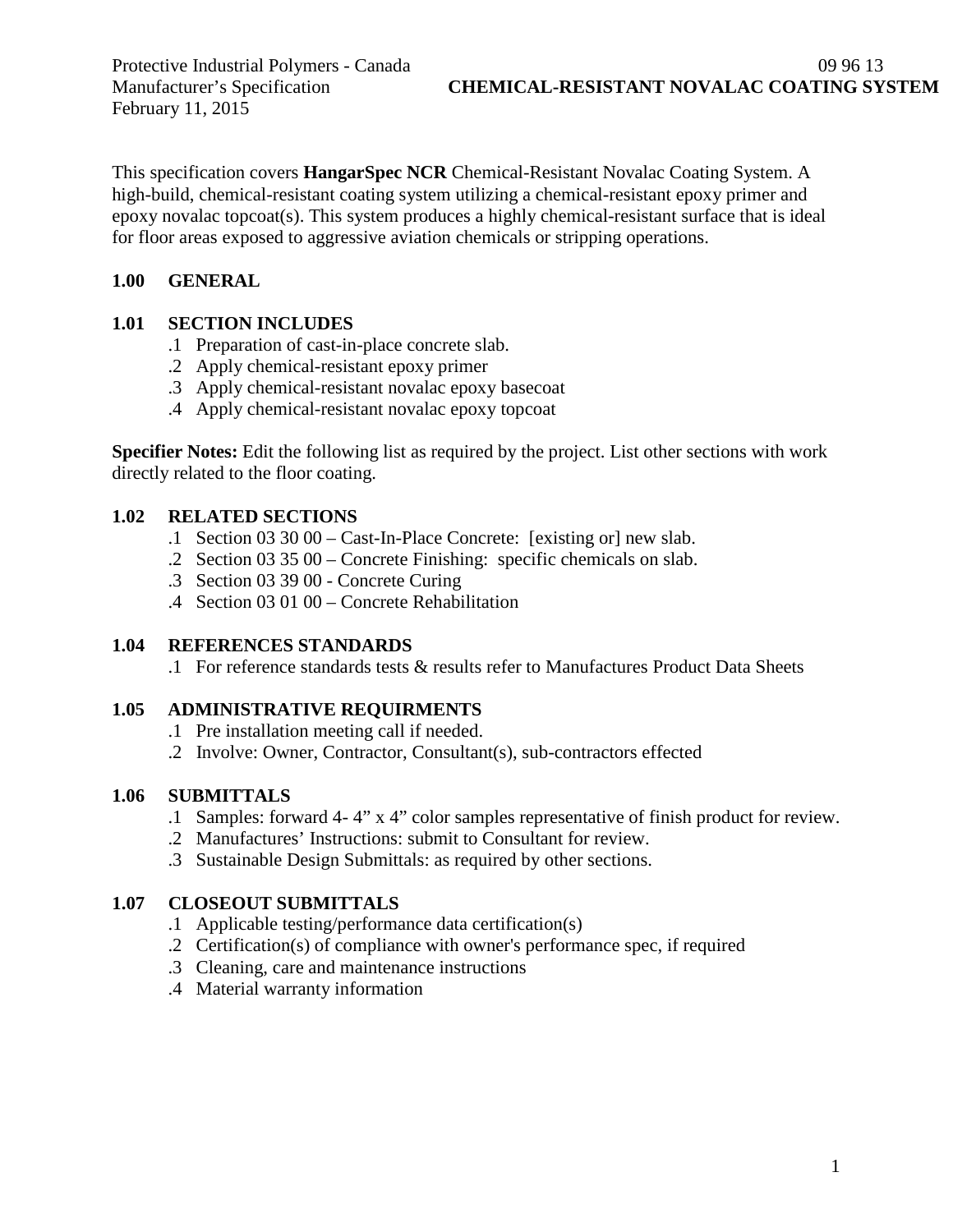## **1.08 QUALITY ASSURANCE**

- .1 Regulatory Agency Sustainability Approvals
- .2 Applicator: Use applicator experienced in application of specified materials for a minimum of [5] [Five] years on projects of similar size and complexity. Provide list of completed projects including project name and location, name of architect, name of material manufacturer, and approximate quantity of materials applied.
- .3 Applicator's Personnel: Employ only persons trained for application of specified materials.

## **1.09 DELIVERY, STORAGE, AND HANDLING**

- .1 Delivery: Deliver materials to site in manufacturer's original, unopened containers and packaging, with labels clearly identifying product name, manufacturer, batch or lot number, and date of manufacture. Do not store in direct sunlight or high heat conditions.
- .2 Packaging Waste Management
- .3 Storage:
	- .1 Store materials in accordance with manufacturer's instructions.
	- .2 Keep containers sealed until ready for use.
	- .3 Do not subject material to excessive heat or freezing; do not apply material that has been subjected to excessive heat or freezing. Material subjected to excessive heat or freezing shall be separated from inventory and destroyed by mixing all three components. The solid reacted product shall be disposed of in environmentally sound and regulatory compliant manner.
	- .4. Shelf life: 1 year after date of manufacture, in unopened containers, under normal conditions.
- .4 Handling: Protect materials during handling and application to prevent damage or contamination.
- .5 Condition materials for use to  $65^{\circ}F 75^{\circ}F (18^{\circ}C 24^{\circ}C)$  for 24 hours prior to application.

#### **1.11 SITE CONDITIONS**

- .1 Ambient Conditions
	- .1 Do not apply materials if floor or air temperature is below 65°F (18°C).
	- .2 Do not apply materials if relative humidity is above 85 percent or within 5º of dew point at time of application.
- .2 Existing Conditions
	- .1 Utilities, including electric, water, heat and finished lighting to be supplied by General Contractor.
	- .2 Maintain room temperature between  $65^{\circ}F 75^{\circ}F (18^{\circ}C 24^{\circ}C)$  for 48 hours before, during and 48 hours after installation, or until cured.
	- .3 At the time of application ensure the minimum substrate temperature is above  $60^{\circ}$ F (15<sup>o</sup>C) and the substrate temperature is 5<sup>o</sup>F (3<sup>o</sup>C) above the measured dew point at the time of application.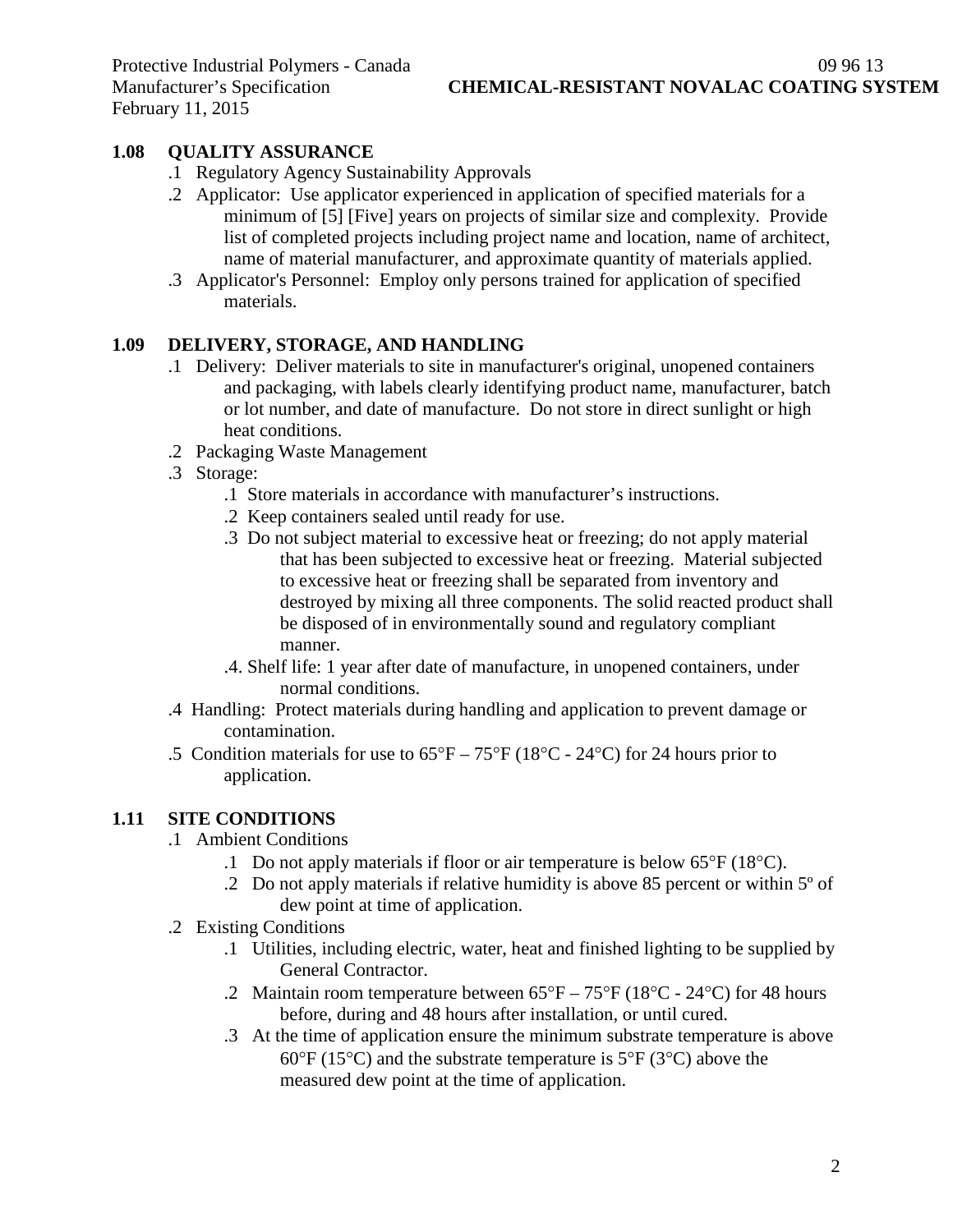Protective Industrial Polymers - Canada 09 96 13 February 11, 2015

- .4 Erect suitable barriers and post legible signs at points of entry to prevent traffic and trades from entering the work area during application and cure period of the floor.
- .5 Protection of finished floor from damage by subsequent trades shall be the responsibility of the General Contractor.

## **1.12 MANUFACTURER WARRANTY**

- .1 Provide warranty covering materials for a period of [1] [one] year after date of installation
- .2 Installer to provide suitable warranty covering workmanship

## **2.00 PRODUCTS**

## **2.01 MANUFACTURER**

- .1 Protective Industrial Polymers Canada [www.protectpoly.com](http://www.protectpoly.com/) (866) 361-3331
- .2 377 Highland Park, Cambridge, ON N3H 3H8
- .3 Brian England, CTR, CSC National Architectural Specialist Canada. (416) 836-1718

## **2.02 MATERIALS**

- .1 Protect 1000 CR Epoxy Primer
- .2 Protect 1750 Epoxy Novalac Topcoat

## **2.03 QUALITY CONTROL**

- .1 Tests and Inspections: as required by Manufacturer.
- .2 Non-Conforming Work: remove immediately and dispose off site.
- .3 Coordination of Other Tests and Inspections

# **3.00 EXECUTION**

# **3.01 APPLICATOR**

.1 Must be a recognized contractor of Protective Industrial Polymers

# **3.02 EXAMINATION**

- .1 Substrate:
	- .1 Free of curing membranes, silicate surface hardener, paint, or sealer and be structurally sound.
	- .2 If you suspect concrete has been treated or sealed, proceed with complete removal process.
	- .3 Consult your PIP representative for further instruction if silicate hardeners or membranes have been utilized.
- .2 Moisture:
	- .1 The relative humidity of the concrete substrate shall be less than 75% (using ASTM F2170).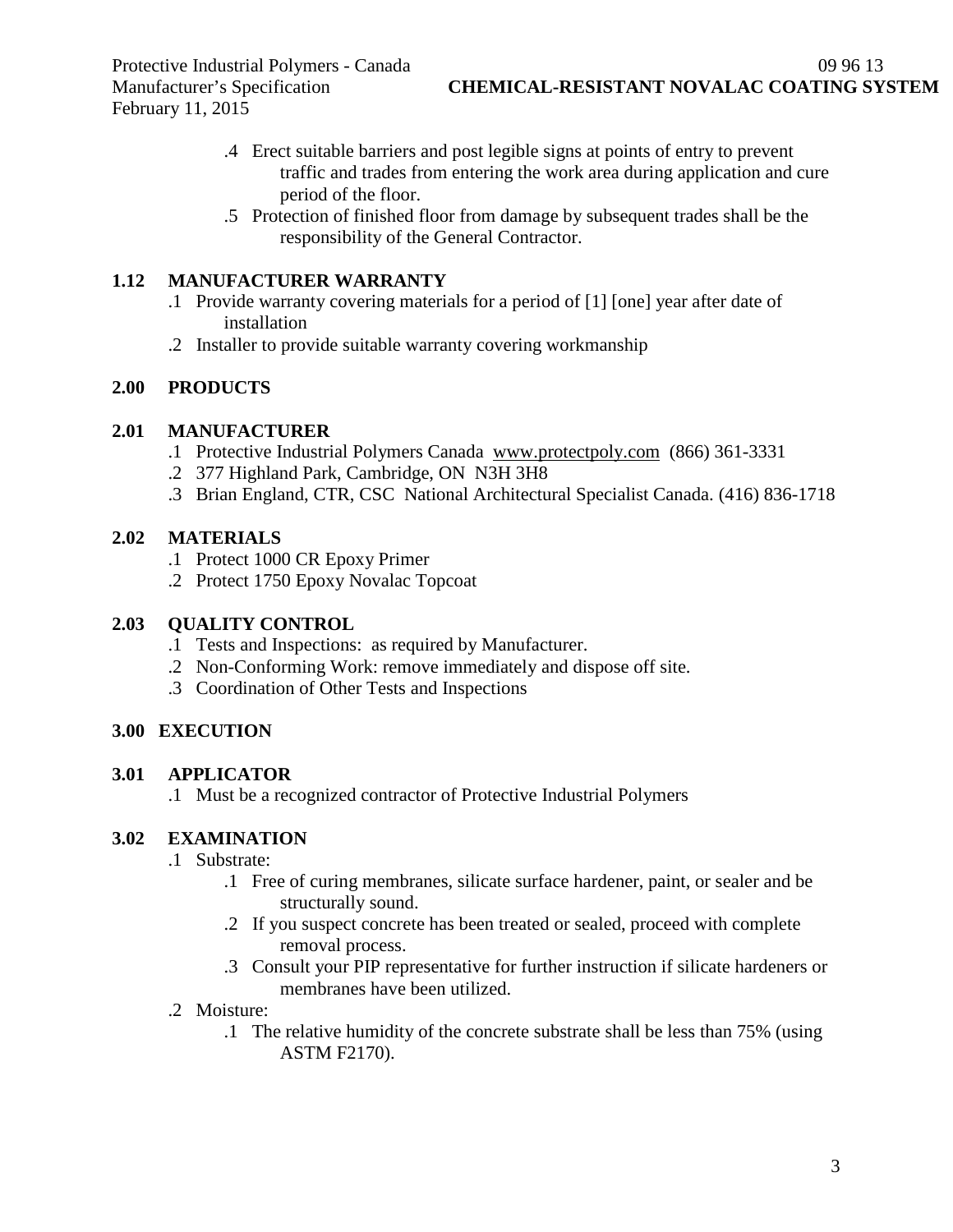Protective Industrial Polymers - Canada 09 96 13 February 11, 2015

Manufacturer's Specification **CHEMICAL-RESISTANT NOVALAC COATING SYSTEM**

- .3 Vapour / Contamination:
	- .1 Testing for MVT does not guarantee against future problems.
	- .2 If there is no known vapor barrier or the vapor barrier is inadequate, there is an elevated risk of bond failure.
	- .3 Other factors including the migration of oils, chemicals, excessive salts, or Alkali Silica Reaction (ASR) from the concrete from may also elevate the risk of adhesion difficulties.
	- .4 Consult your PIP representative or refer to specifications for approved moisture mitigation treatments.
		- .1 [Protect VM-CS](http://www.protectiveindustrialpolymers.com/Upload/Canadian%20Specs/Moisture%20Mitigation%20Spec%20-%20VM-CS%20(CANADIAN).pdf)
		- .2 [Protect 1300 MVR](http://www.protectiveindustrialpolymers.com/Upload/Canadian%20Specs/Moisture%20Mitigation%20Spec%20-%201300MVR%20(CANADIAN).pdf)
		- .3 [Protect UC](http://www.protectiveindustrialpolymers.com/Upload/Canadian%20Specs/Moisture%20Mitigation%20Spec%20-%20UC%20(CANADIAN).pdf)
- .4 Temperature:
	- .1 During the application and cure of the coating, the substrate temperature, material temperature and room conditions must be maintained between 18˚C (65˚F) and 32˚C (90˚F).
- .5 Humidity:
	- .1 Relative Humidity (RH) should be limited to 30-80%.
	- .2 DO NOT apply coatings unless the surface temperature is more than five degree over the dew point.

#### **3.03 PREPARATION**

- .1 Remove surface dirt, grease, oil, and contaminates by detergent scrubbing and rinse with clean (clear) water.
- .2 Mechanical Preparation: Blasting or grinding the surface is the preferred method of preparation.
- .3 The success of industrial diamond grinding as a concrete preparation method will vary depending on technique and the hardness of the concrete.

#### **3.04 JOINTS**

- .1 All non moving joints (control joints) and construction joints may be filled with a semi-rigid joint compound such as Protect JF Epoxy or Protect JF-Polyurea.
- .2 Construction joints may need to be re-built and re-cut depending on the conditions.
- .3 Isolation or expansion joints should be left uncoated.

#### **3.05 MIXING**

- .1 Mix material in appropriate vessel as stated in the product's corresponding Technical Data Sheet.
- .2 Mix material as directed in the product's corresponding Technical Data Sheet.

#### **3.06 APPLICATION EQUIPMENT**

- .1 Protective equipment and clothing as called for in the MSDS
- .2 Jiffy® Mixer Blade model ES
- .3 Clean container for mixing material
- .4 Low speed high torque drill motor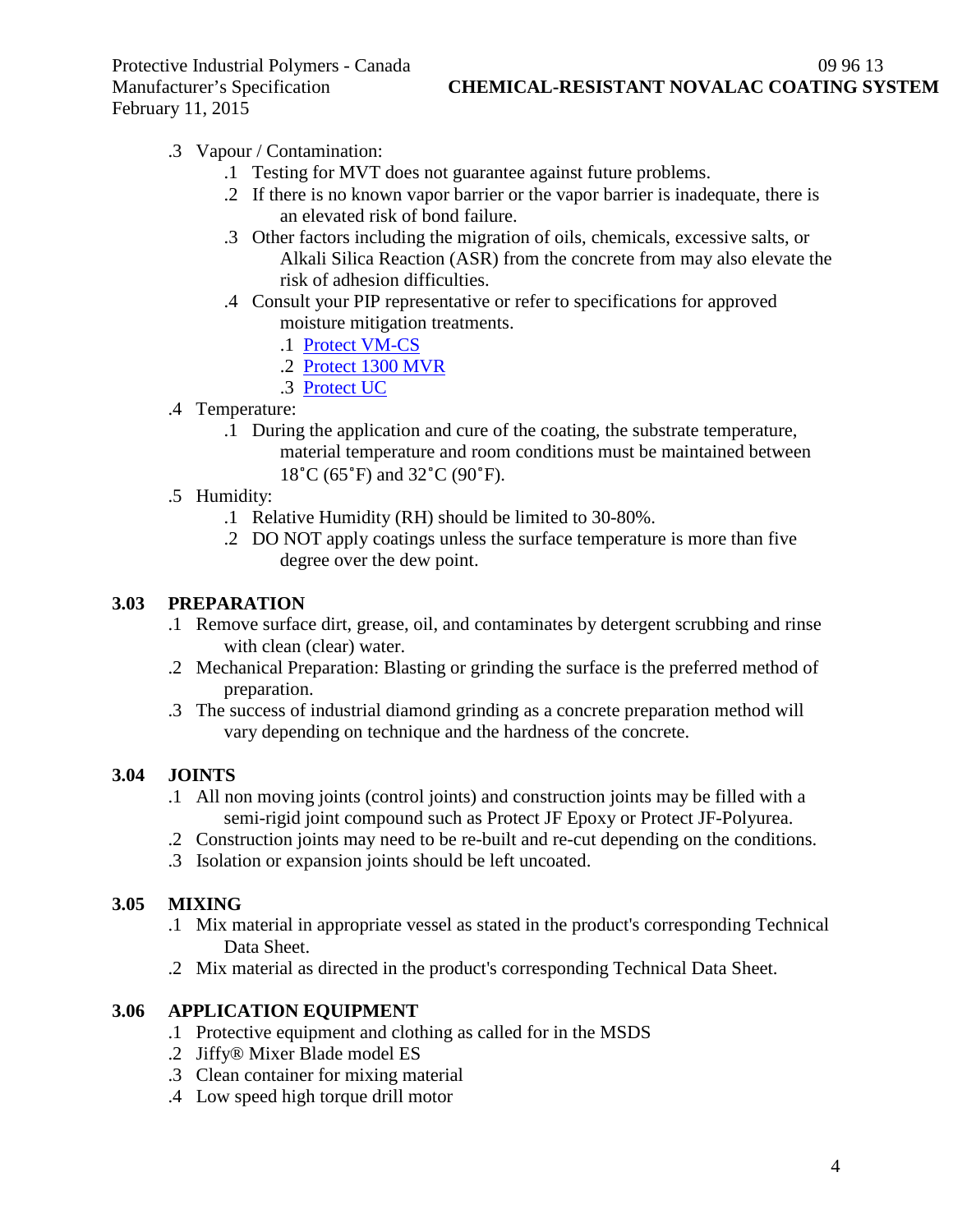Protective Industrial Polymers - Canada (1996)<br>
Manufacturer's Specification **CHEMICAL-RESISTANT NOVALAC COATING SY** February 11, 2015

- .5 High quality short nap roller covers ¼ 3/8 inch nap
- .6 Application squeegee

### **3.07 APPLICATION**

- .1 Protect 1000-CR Epoxy Primer
	- .1 Apply the properly mixed material to the substrate using a notched or flat squeegee and level uniformly with a non shed 3/8" roller.
	- .2 Leaving the mixed material sit in the pail longer than 10 minutes will result in an increase of viscosity and reduce leveling properties.
- .2 Protect 1750-Epoxy Novalac
	- .1 Apply the properly mixed topcoat to the primed substrate using a notched squeegee and level uniformly with a non shed 3/8" roller.
	- .2 Leaving the material sit in the pail longer than 10 minutes will result in an increase of viscosity and reduce leveling properties.
	- .3 Apply a second coat when first coat is properly cured.
- .3 Tolerances:
	- .1 HangarSpec NCR: 28-40 mils

### **3.08 SPEADING RATE**

- .1 Primer the degree of porosity in the concrete will greatly affect coverage rates. Typical consumption rates for primer application are 6-8 mils, (200-267 SF/gal).
- .2 Epoxy Novalac is applied at 10-15 mils (107- 160 SF/gal) per coat.
	- .1 The best practice is to measure and grid the floor to be sure of consistent application rate.
	- .2 Material applied at inconsistent thickness will result in a varied degree of gloss and texture.

## **3.09 CURING**

- .1 Allow the coating to cure (dry) for a minimum 24 hours after application at 24˚C (75˚F) and 50% RH before opening the floor to light traffic, allow more time for low temperatures and higher humidity or for heavier traffic.
- .2 Full coating properties mat take up to 7 days to develop.

## **3.10 REPAIR**

.1 Repair gouges, chip outs, and scratches as soon as possible to prevent moisture and chemical under cutting and permanent damage to the floor coating.

## **3.11 RECOAT**

- .1 Refer to appropriate product's Technical Data Sheet for recoat timetables and allowable recoat parameters as presented by the manufacturer.
- .2 If the re-coat window has expired, the prior cured coating surface must be sanded with 100 grit sand paper or sanding screen installed on a swing-type floor buffer.
- .3 Sand to a uniform dulled surface.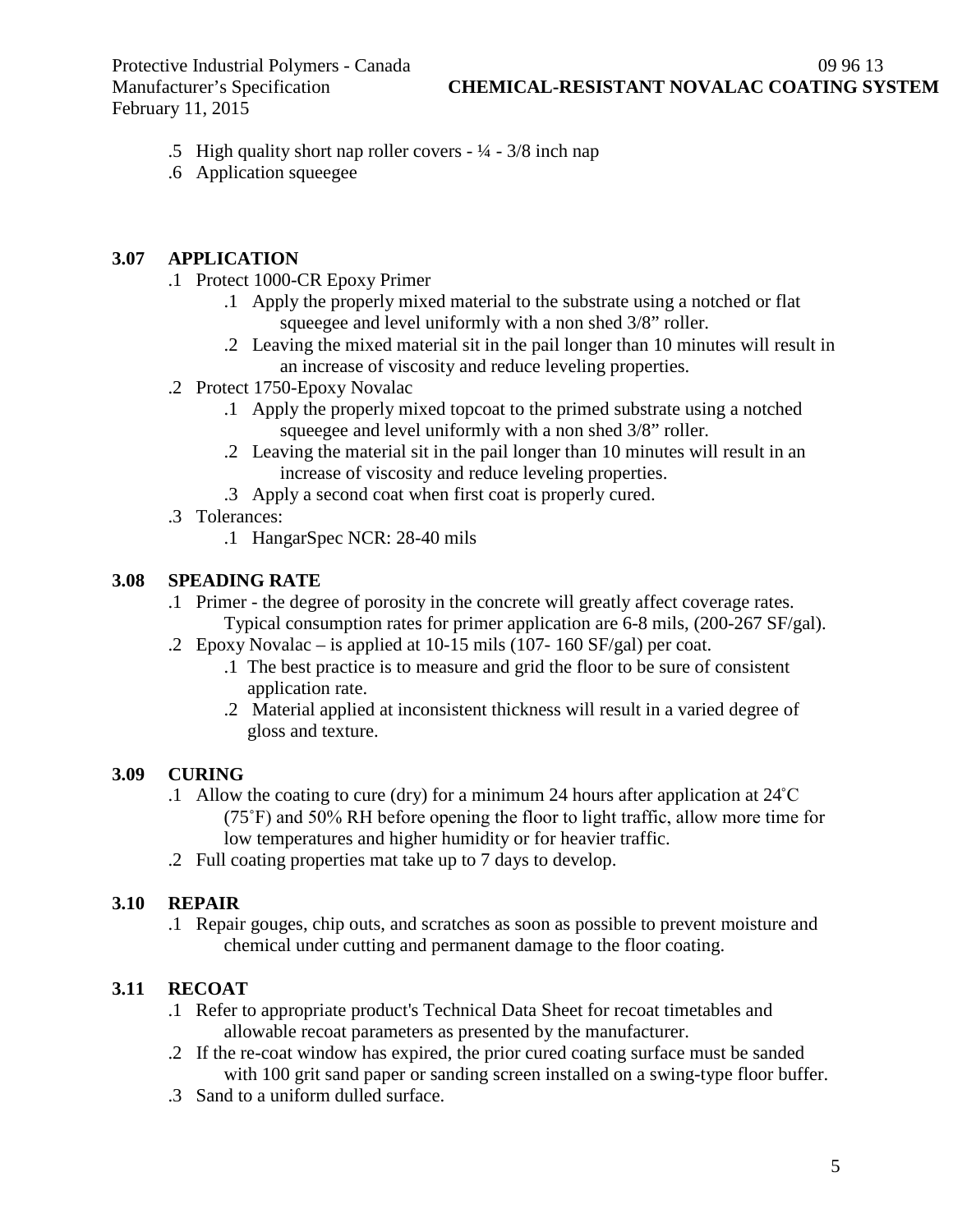Protective Industrial Polymers - Canada (1996)<br>
Manufacturer's Specification (2996) CHEMICAL-RESISTANT NOVALAC COATING SY February 11, 2015

**CHEMICAL-RESISTANT NOVALAC COATING SYSTEM** 

- .4 Remove all sanding debris with a vacuum and damp mop.
- .5 Scrub with detergent and rinse with clean (clear) water.
- .6 Surface must be dry before recoating.

### **3.12 SITE QUALITY CONTROL**

- .1 Site Tests and Inspections: per manufacturer's guidelines
- .2 Non-Conforming Work: remove immediately and dispose off site

### **3.13 ADJUSTING**

.1 Permitted only upon manufacturer's approval in writing

#### **3.14 CLEANING**

- .1 Remove masking, draping, and other protection from adjacent surfaces.
- .2 Remove remaining materials and debris from job site and dispose of them according with local rules and regulations. Leave area in clean condition free of debris.

### **3.15 CLOSEOUT ACTIVITIES**

- .1 Notify manufacturer of completion of installation
- .2 Forward operation and maintenance data to owner/owner's rep
- .3 Forward effective warranty date and information to owner/owner's rep

## **3.16 PROTECTION**

- .1 Pointed items or heavy items dropped on the floor may cause chipping or concrete pop out damage.
- .2 Plasticizer migration from rubber tires can permanently stain the floor coating.
- .3 If a rubber tire is planned to set on the floor for a long period of time, place a piece of acrylic sheet between the tire and the floor to prevent tire staining.
- .4 Rubber burns from quick stops and starts from lift trucks can heat the coating to its softening point causing permanent damage and marking.

## **3.17 MAINTENANCE**

- .1 Allow floor coating to cure at least one week before cleaning by mechanical means (IE: sweeper, scrubber, disc buffer).
- .2 Increased life of the floor will be seen with proper maintenance and will help maintain a fresh appearance of your new Protective Industrial Polymers floor.
- .3 Regularly sweep to avoid ground in dirt and grit which can quickly dull the finish, decreasing the life of the coating.
- .4 Spills should be removed quickly as certain chemicals may stain and can permanently damage the finish.
- .5 Only soft nylon brushes or white pads should be used on your new floor coating. Premature loss of gloss can be caused by hard abrasive bristle Polypropylene (Tynex®) brushes.
- .6 Heavy objects dragged across the surface will scratch all floor coatings. Avoid gouging or scratching the surface.